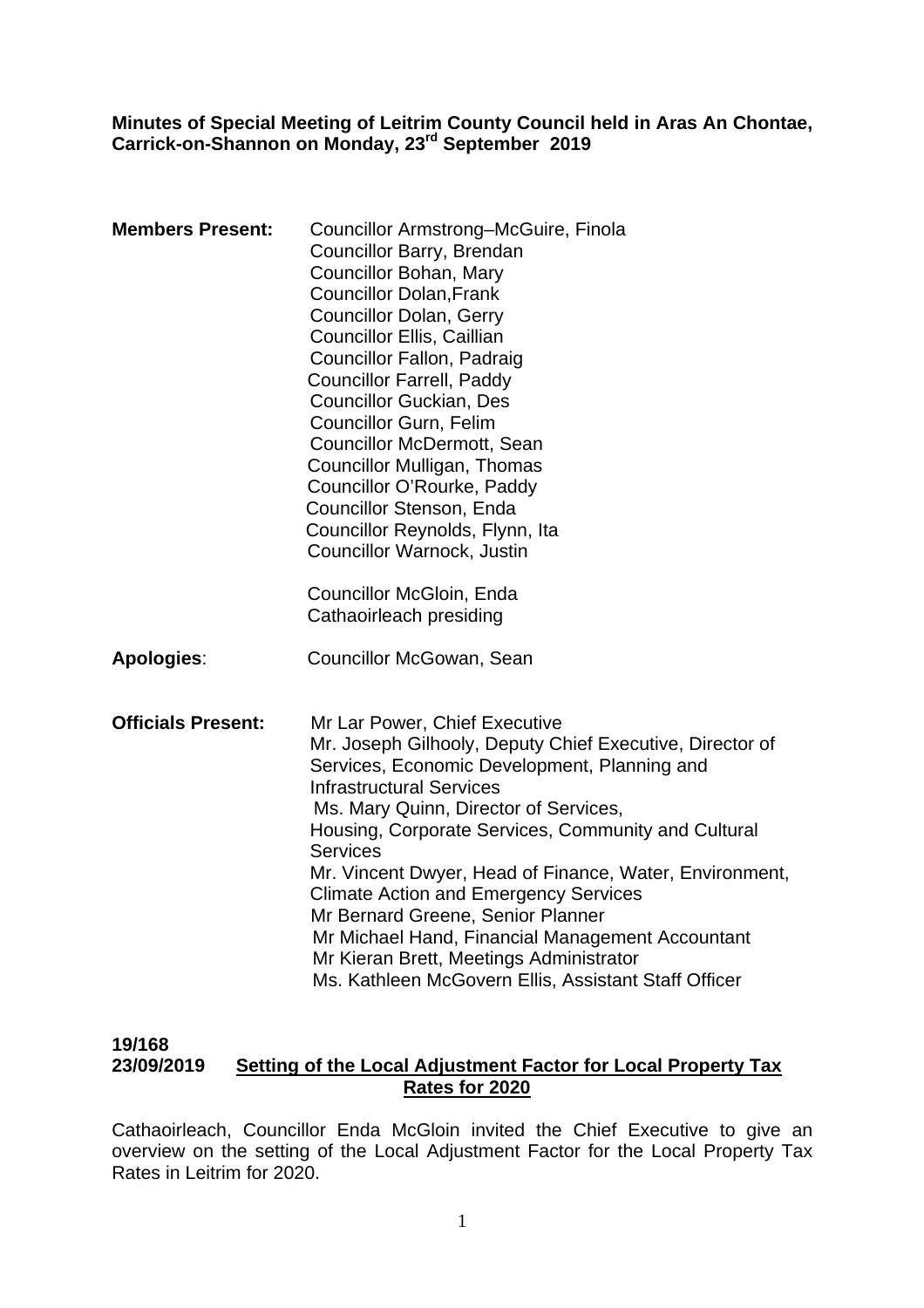Mr. Lar Power, Chief Executive outlined to the Members that Leitrim County Council has a very ambitious vision to develop a 6 year capital investment programme of over €276m throughout the County across tourism development, regeneration and development of town centres, job creation, community development, office enhancement, environmental protection and infrastructure development. This Capital Investment programme will allow County Leitrim to be increasingly recognised as a place of choice in which to live, to work, to visit and to invest, and equip the County in maintaining its attractiveness and competitive edge in the context of the pace of development across many areas of the country. The funding of the proposed investment plan will on the variety of national funding opportunities through Project Ireland 2040. However, matching funding at local level, is a critical factor in securing financial allocations as is maintaining the excellent financial position of the Council.

Mr. Power outlined a 15% Local Property Tax adjustment is proposed which will raise €320,000. He further outlined that the impact for 99% of households will be less than €1 per week, 60% of households would incur an increase of 26c per week and a further 35% of households would incur an increase of 65c per week under the proposal.

This update was noted by the members and the following comments were made:

Councillor Paddy O'Rourke sought a guarantee that the funds received by increasing the LPT would be ring fenced for new projects and will only be spent on these projects.

Mr Lar Power, Chief Executive gave a commitment that the €320,000 raised through the 15% adjustment in the Local Property Tax will be allocated to projects under the capital investment programme as detailed to the Members.

Councillor Des Guckian opposed the 15% increase in the Local Property Tax highlighting the increasing cost of living and proposed that funding be sought from Central Government.

Councillor Gerry Dolan opposed the increase stating this was another burden on properties.

Councillor Padraig Fallon opposed the increase in the Local Property Tax and outlined his views that it should be abolished and the whole tax system should be reformed.

Councillor Justin Warnock outlined that while he agreed with the sentiment expressed he outlined his view that in order for County Leitrim to progress it is important that it is developed and the proposed outlined will help to improve the County.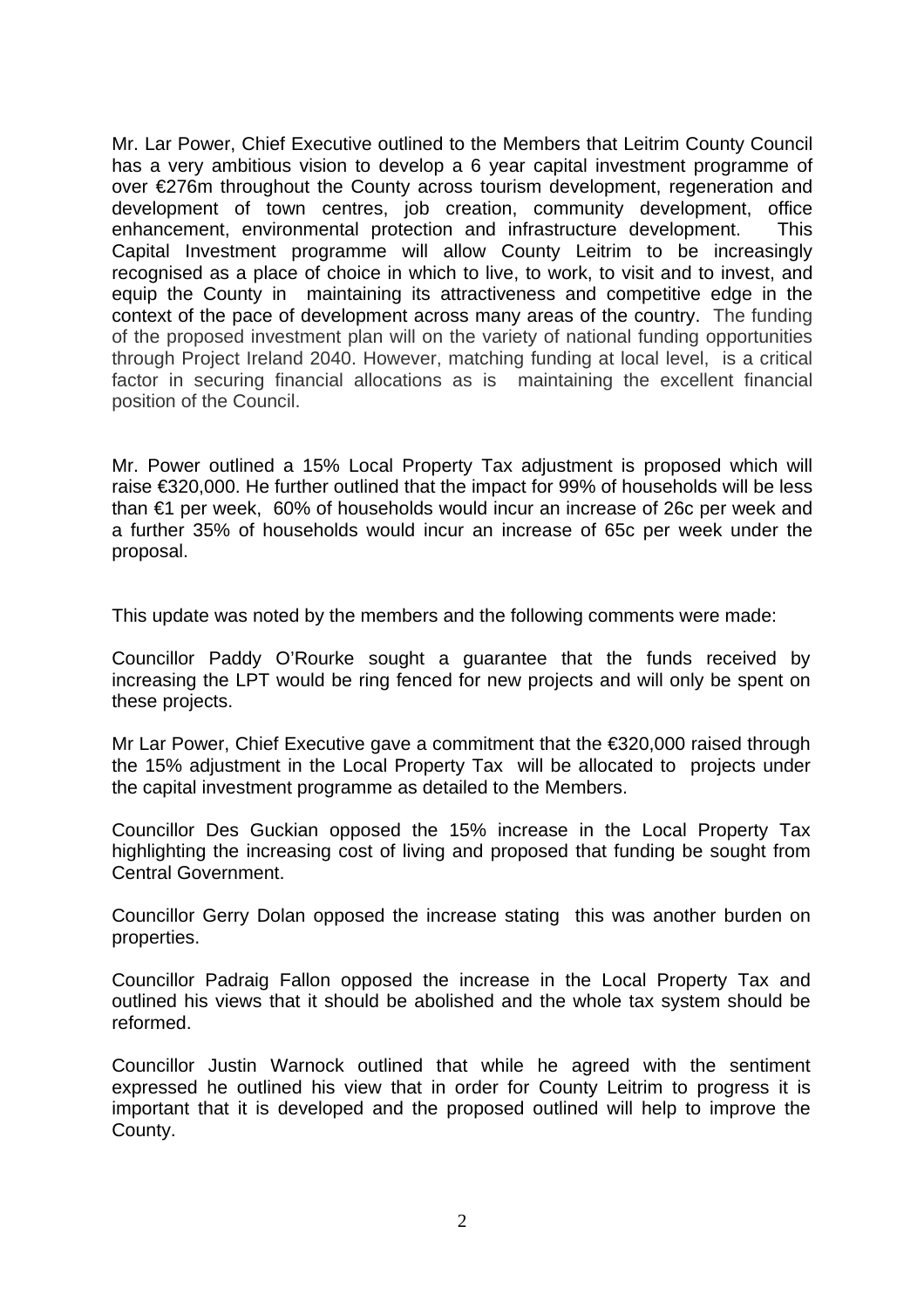Councillor Enda Stenson said that there needs to be investment in Leitrim citing the need for Tourism and Sporting facilities to be improved in the County.

Councillor Mary Bohan paid tribute to the Executive and the quality of projects and the amount of funding sourced. Councillor Mary Bohan said that the schemes are all dependent on National Funding allocations. Cllr Bohan referred to community groups having to raise funding for footpaths, lack of funding available to deal with the long list on the Local Improvement Scheme, the issue of zero discharge and the building of one off rural houses which is ongoing for the last 10 years.

Councillor Brendan Barry opposed the increase and referred to the Community Involvement Schemes whereby the community have to come up with part funding to improve public roads.

## **Proposed by Councillor Enda McGloin seconded by Felim Gurn AND RESOLVED:**

"That the basic rate of Local Property Tax should stand varied upwards by 15% for the year 2020 in respect of relevant residential properties situated in County Leitrim".

## **Proposed by Councillor Mary Bohan seconded by Padraig Fallon AND RESOLVED:**

"That the basic rate of Local Property Tax should not be varied upwards by 15% for the year 2020 in respect of relevant residential properties situated in County Leitrim".

Mr Kieran Brett, Meetings Administrator outlined that as there was a counter proposal, a vote would have to be taken. The result of the poll taken was as follows: